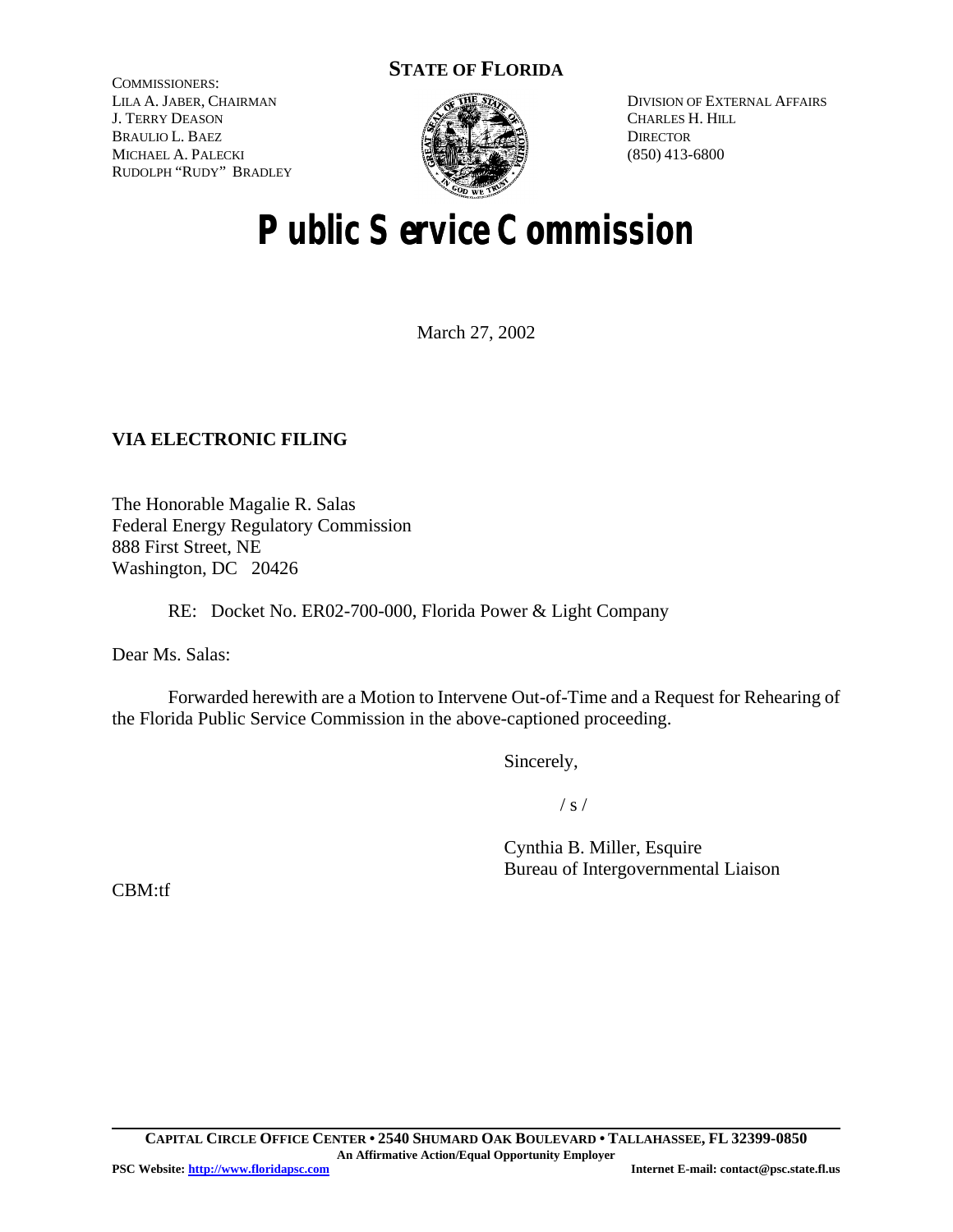#### **UNITED STATES OF AMERICA BEFORE THE FEDERAL ENERGY REGULATORY COMMISSION**

)  $\lambda$ )

Florida Power & Light Company

Docket No. ER02-700-000

#### **FLORIDA PUBLIC SERVICE COMMISSION MOTION TO INTERVENE OUT-OF-TIME**

The matter in this proceeding relates to interconnection issues in an unexecuted agreement between Florida Power & Light Company and Pacific and Gas Electric Okeechobee Generating Company. The Florida Public Service Commission (FPSC) is a state public utility commission whose interests are not adequately represented by any other party in the proceeding. The FPSC, pursuant to Chapters 350, 366, and 403, Florida Statutes, is given the authority to regulate electric utilities within the State of Florida and to exercise the police power of the state for the protection of the public welfare. Section 366.015, Florida Statutes, encourages participation by the FPSC in Federal agencies' proceedings that affect those utilities over which the FPSC has primary regulatory jurisdiction. Florida Power & Light Company is a utility regulated by the FPSC.

This intervention appeared unnecessary until the FERC issued the February 28, 2002, Order which raises issues of concern to the FPSC that interrelate with issues the FERC is addressing in its rulemaking on Standardizing Generator Interconnection (Docket No. RM02-1-000).

This intervention will not prejudice the other parties in these dockets. No disruption of these proceedings will result in permitting the intervention out-of-time, nor will any prejudice or burden be placed on any party by permitting the intervention out-of-time.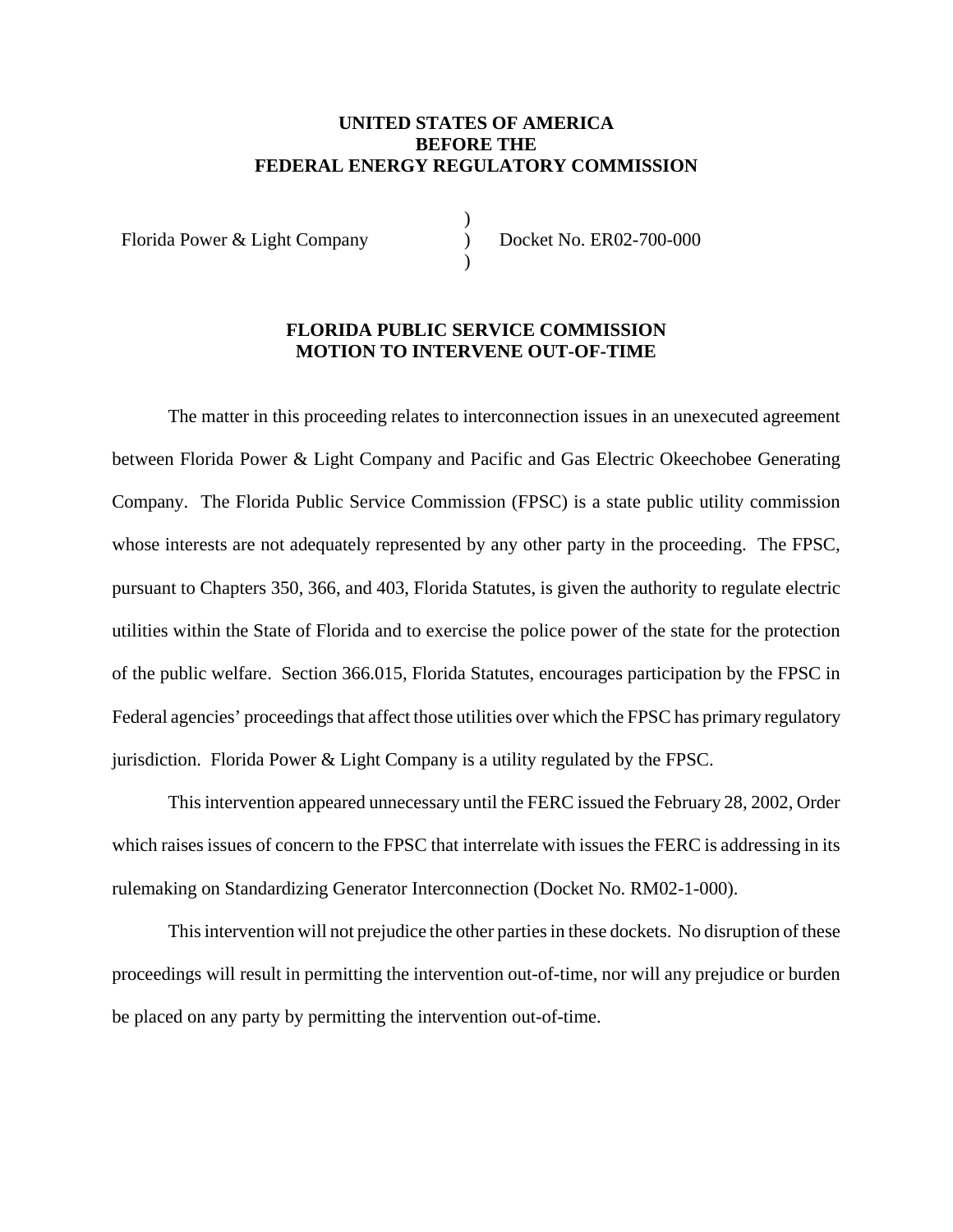WHEREFORE, the FPSC initially asserts that it has direct, material, and substantial interest in the proceedings that cannot be adequately represented by any other party. Accordingly, the FPSC respectfully has filed this motion to intervene.

Respectfully submitted,

 $/ s /$ 

Cynthia B. Miller, Esquire Office of Federal and Legislative Liaison

/ s /

Harold McLean General Counsel

DATED: March 27, 2002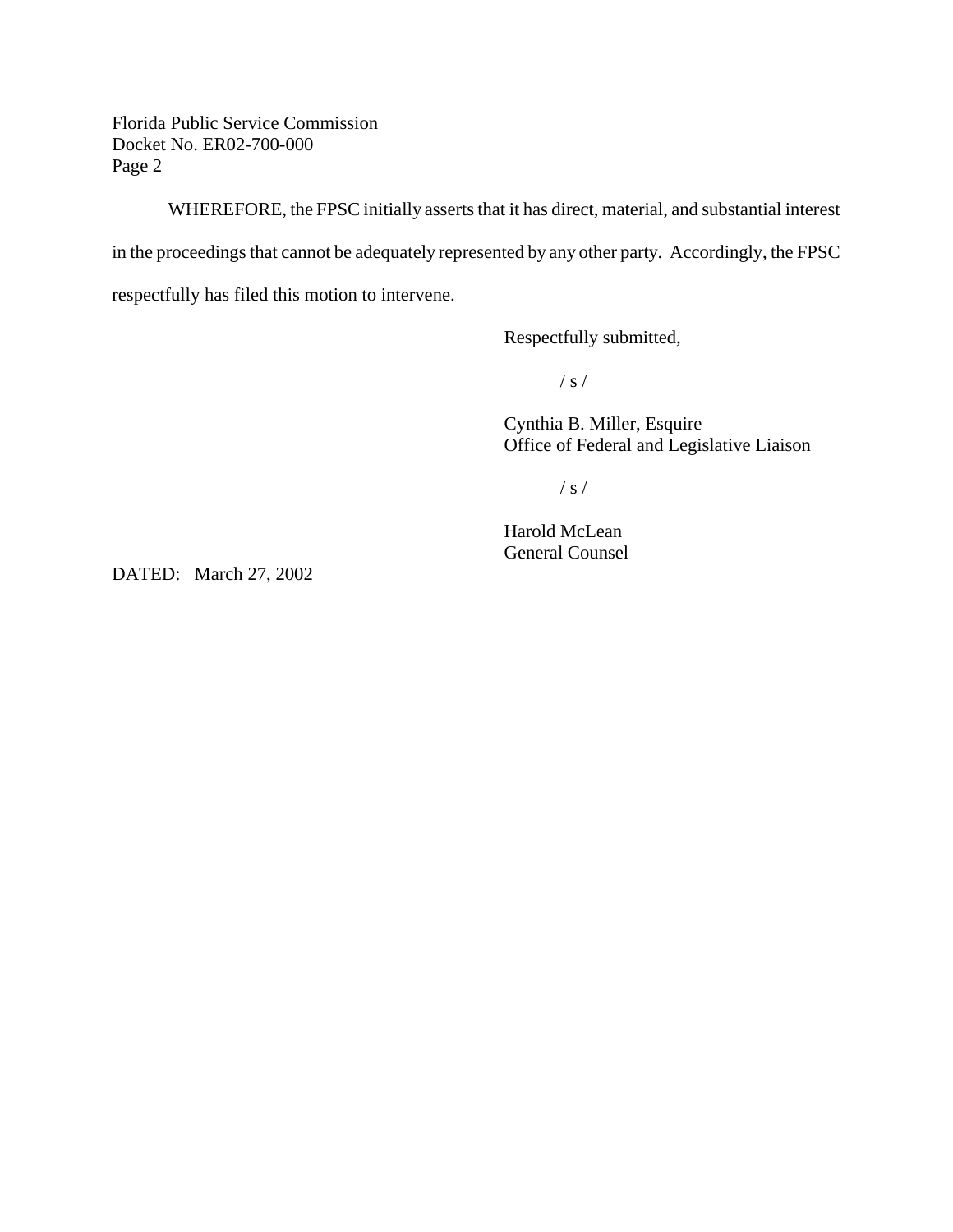#### **UNITED STATES OF AMERICA BEFORE THE FEDERAL ENERGY REGULATORY COMMISSION**

)  $\lambda$ )

Florida Power & Light Company

Docket No. ER02-700-000

#### **FLORIDA PUBLIC SERVICE COMMISSION REQUEST FOR REHEARING**

On February 28, 2002, the Federal Energy Regulatory Commission (FERC) issued an order (Order) in the Florida Power & Light Company docket listed above. The Order addresses important interconnection issues relating to the assignment of switchyard costs, interconnection study costs, and acceleration for lower-queued generators, security requirements and more. Pursuant to 18 CFR, Section 385.713, the Florida Public Service Commission (FPSC) seeks rehearing and deferral of the provision in this Order relating to cost recovery until the FERC has entered the deliberative process in a rulemaking proceeding. Indeed, the FERC has such a pending rulemaking, Standardizing Generator Interconnection (Docket No. RM02-1-000).

The alleged errors in the Order are: (1) the FERC made its decision on cost recovery of switchyard costs in a manner that did not fully consider the ramifications; (2) the pending rulemaking on Standardizing Generator Interconnection is a better forum for this issue; and (3) the Order should expressly recognize and provide that State Commissions have flexibility and authority over retail rates.

(1) The FERC issued its decision on cost recovery of switchyard costs in a manner that did not fully consider the ramifications.

The FERC has made a policy decision in this Order which has not been fully debated. The decision has major impacts.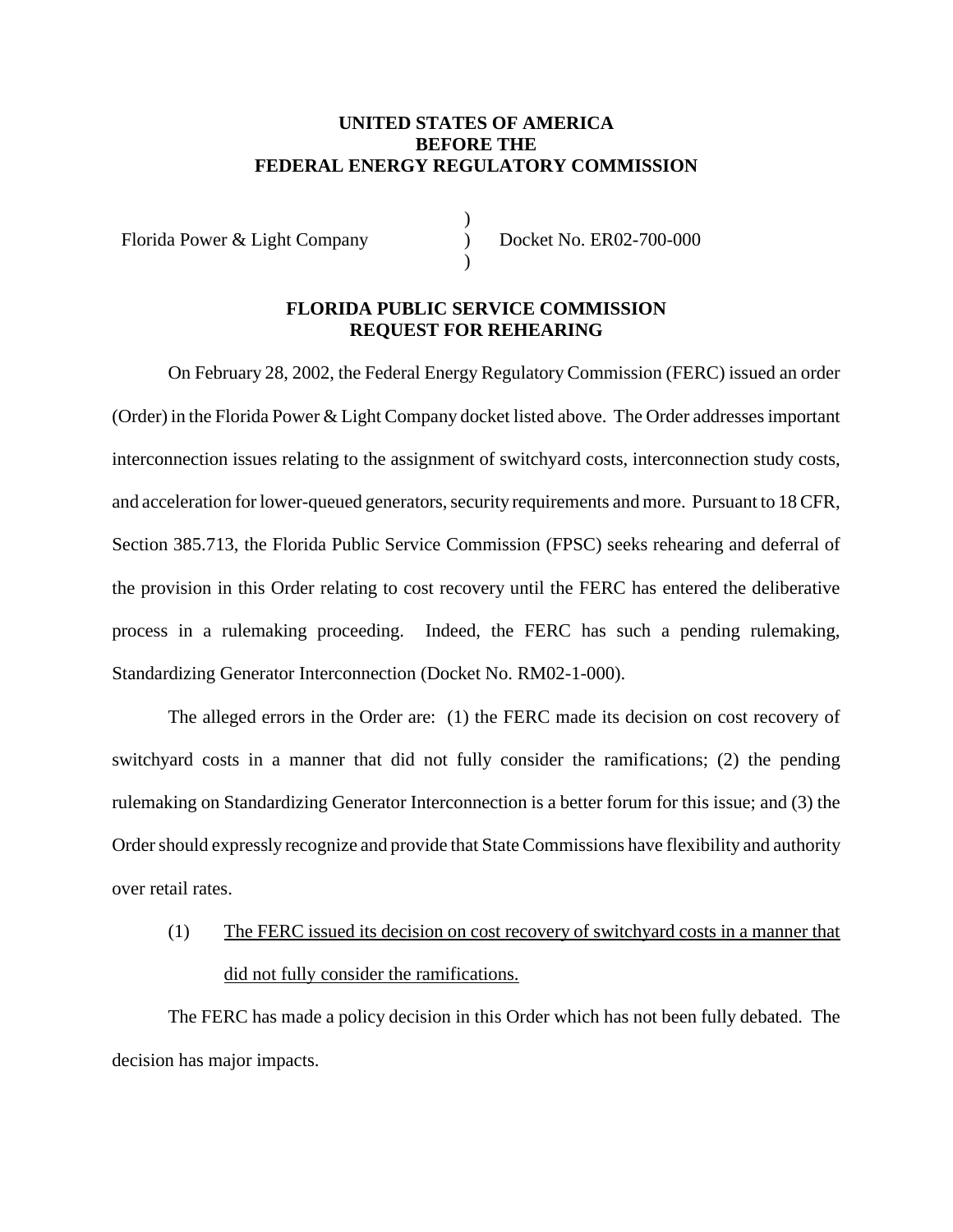The FERC also has an obligation to engage in "reasoned decision making." This was addressed in *FPL v FERC*, 85 F. 3d. 684 (D.C. Cir. 1996). In the case, the Court noted: "While we are quite sympathetic to FERC's implicit claim that we should cut it some slack in this era of wideranging reform, allowing it to devote its intellectual resources primarily to the broader picture, we find that the FERC's explanation here fails to meet the basic reasoned decision making requirement."

Through this fuller process, the FERC could explore the issues. For example, approximately 10% of FPL'sload is wholesale and 90% retail. We question whether there might be a subsidization issue unless the switchyard facilities are used for the whole 90% retail load. This is one of the potential issues for the FERC rulemaking. Yet, these new decisions are occurring prior to the full exploration of the issues. The regulatory principle of cost assignment and cost causation should not be rejected lightly.

The FERC staff's recent white paper, "Federal Energy Regulatory Commission Working Paper on Standardized Transmission Service and Wholesale Electric Market Design" highlighted the complex ramifications of these interconnection matters. At page 2, the FERC paper states:

Market design flaws are visible in every regional electric market today under the existing tariff. These flaws are allowing operational problems such as the "socialization" or "uplift" of congestion management prices across all customers in a region, which obscures the potential for price signals to indicate where new generation, demand response or transmission is needed. In other regions, high fees are being collected for the value of generation capacity that do not clearly incent the construction of new capacity. A third type of flaw has been the sequential clearing of energy and ancillary service . . . .

Also, at page 6, the FERC paper notes that while price signals should support efficient decisions about consumption and new investment, they are not full substitutes for a transmission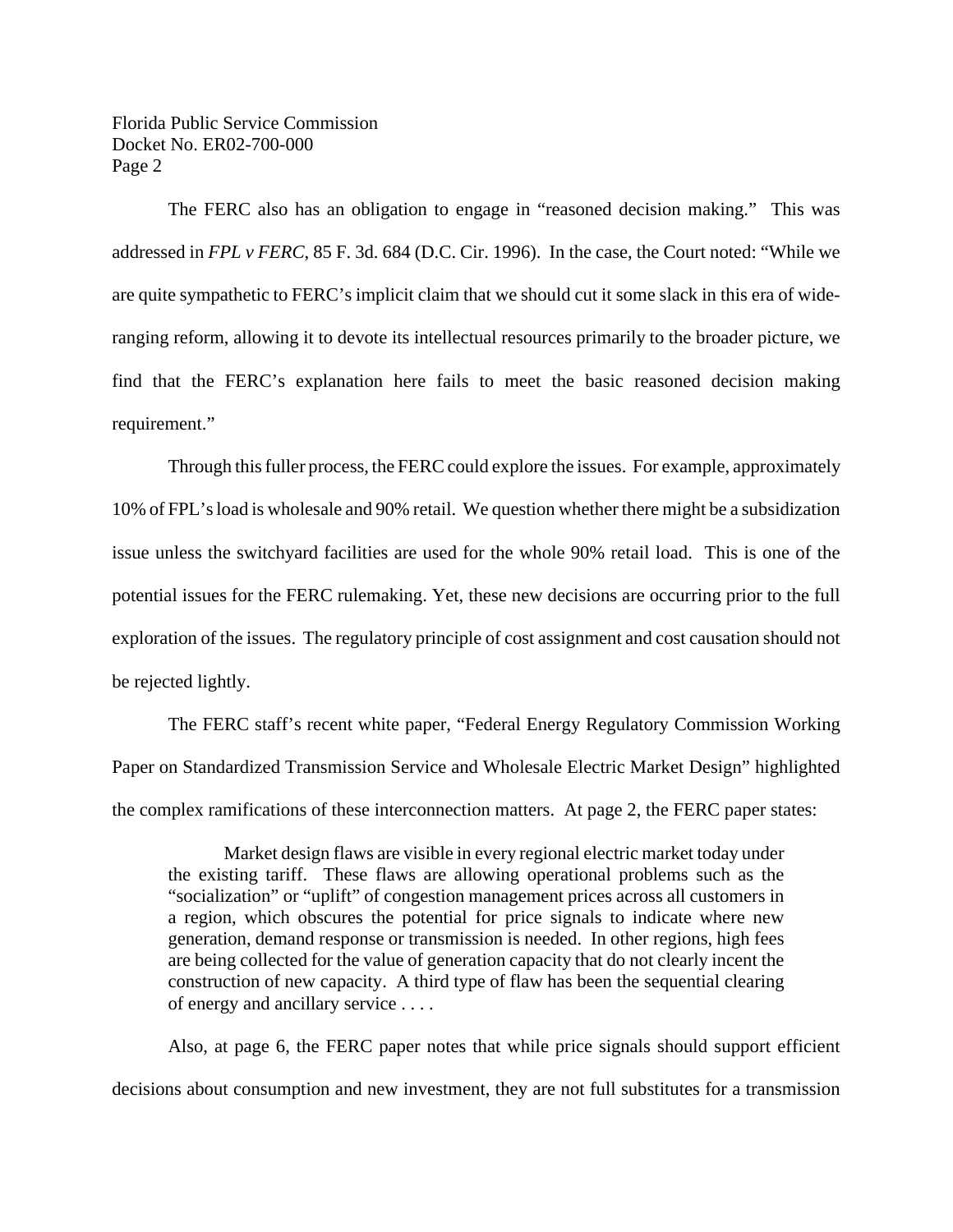planning and expansion process that identifies and causes the construction of needed transmission and generation facilities or demand response. In short, the FERC's action in the instant docket stepped out ahead of its rulemaking on these issues and did not consider the ramifications. This does not comport with the required "reasoned decision making" standard.

# (2) The pending rulemaking docket on Standardizing Generator Interconnection is a better forum for the cost recovery issue.

It appears that the FERC did not consider the potential ramifications of the cost recovery policy decision in this Order. The rulemaking docket is the better forum for taking up these policy issues.

The pending rulemaking, Standardizing Generator Interconnection (Docket No. RM02-1- 000), enables the FERC to work with state commissions' assistance. The FPSC filed comments in that docket which urged the FERC to consider the potential for inefficient location of generating units and increased costs to retail ratepayers resulting from the spreading (socialization) of generator interconnection upgrade costs to all transmission customers. We also noted that the FPSC is conducting a workshop (April 24) on these issues. We suggested that the comments we receive at the workshop should provide information useful in addressing these issues at both the state and federal level. However, the FPSC is now concerned that by taking these steps in the instant docket, the FERC will not receive the benefit of the full input of State Commissions on these important matters.<sup>1</sup> The Federal-State partnership is to the benefit of FERC. State Commissions hold

<sup>&</sup>lt;sup>1</sup> The FPSC would request that the new FERC Division of State Relations, in its role to coordinate outreach efforts with the states and to act as a clearinghouse for information and inquiries from states within each region, could seek input from the state commission on these FERC decisions that have a great impact on the industry we regulate and on retail ratepayers. FPSC staff contacts are Jim Dean, (850/413-6058) and Cindy Miller (850/413- 6082).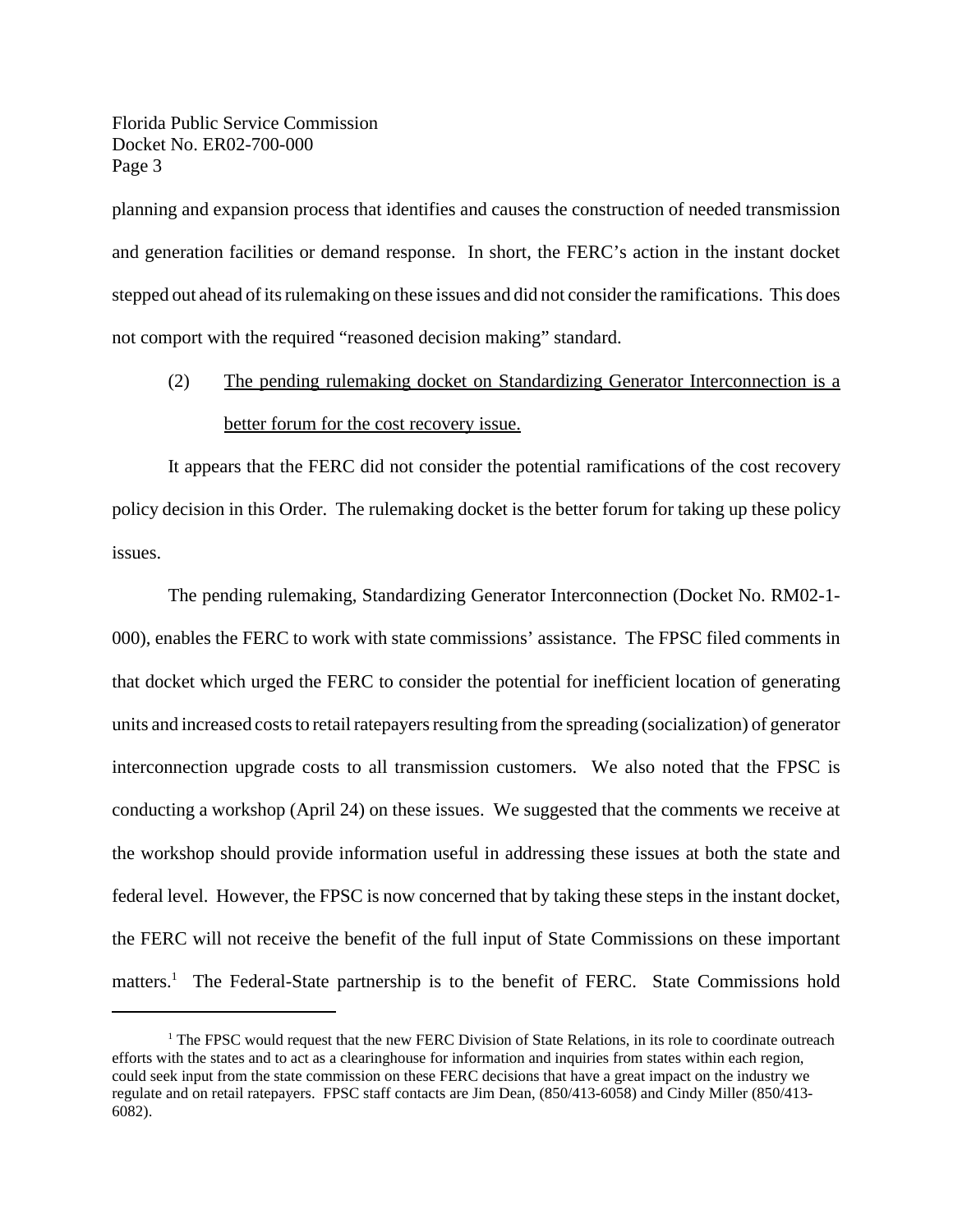evidentiary hearings and have workshops to hear directly from the affected industry stakeholders and consumers. The State Commissions, in turn, will provide this valuable information to the FERC.

In the Standardizing Generator Interconnection rulemaking, the FERC announced a 2-stage rulemaking. The issues on cost recovery were to be addressed in a later stage yet to be announced. Thus, it seems contradictory for the FERC to issue this cost recovery order at this time, prior to the second stage of the rulemaking.

In the rulemaking, the FERC could consider the differences in transmission among the regions. For example, because of Florida's peninsular nature, the Florida Reliability Coordinating Council (FRCC) bulk power system has a greater exposure to separation of its transmission system from the rest of the interconnected grid than do other regions of the Eastern Interconnection.<sup>2</sup>

The rulemaking docket should be expedited and the FERC should combine the two rulemakings on Standardizing Generator Interconnection. The cost recovery phase of the docket on Standardizing Generator Interconnection costs should be consolidated with the other parts of that

<sup>&</sup>lt;sup>2</sup> As the FPSC stated in its November 27, 2000, filing at the FERC in Docket No. RT01-67-000:

Because of its geography, Peninsular Florida is unique. The bulk transmission grid in Peninsular Florida has interconnections only to the north with the Southern Company along the State's northern border with Georgia. Prior to about 1980 these interconnections consisted of several smaller 230 KV and 138 KV transmission interties which, at maximum, could only be used to import about 400 MW of capacity. As a result of reliability concerns and efforts to reduce Florida's dependence on oil-fired generation, certain peninsular Florida utilities constructed two major 500 KV transmission lines which interconnect with Georgia and extend the length of Florida's east coast. The addition of these lines increased the maximum transmission import limit into peninsular Florida to its present level of 3,600 MW; the maximum export limit is 2,400 MW. While this represents a significant increase in peninsular Florida's interchange capability, the 3,600 MW import limit represents only about 8.96% of total peak demand in peninsular Florida. Further, past studies performed at the request of the FPSC by the Florida Reliability Coordinating Council (FRCC - formerly the Florida Electric Power Coordinating Group) have indicated that even modest increases to this capacity would be costly, entail long transmission line additions, and involve considerable time in siting due to environmental concerns.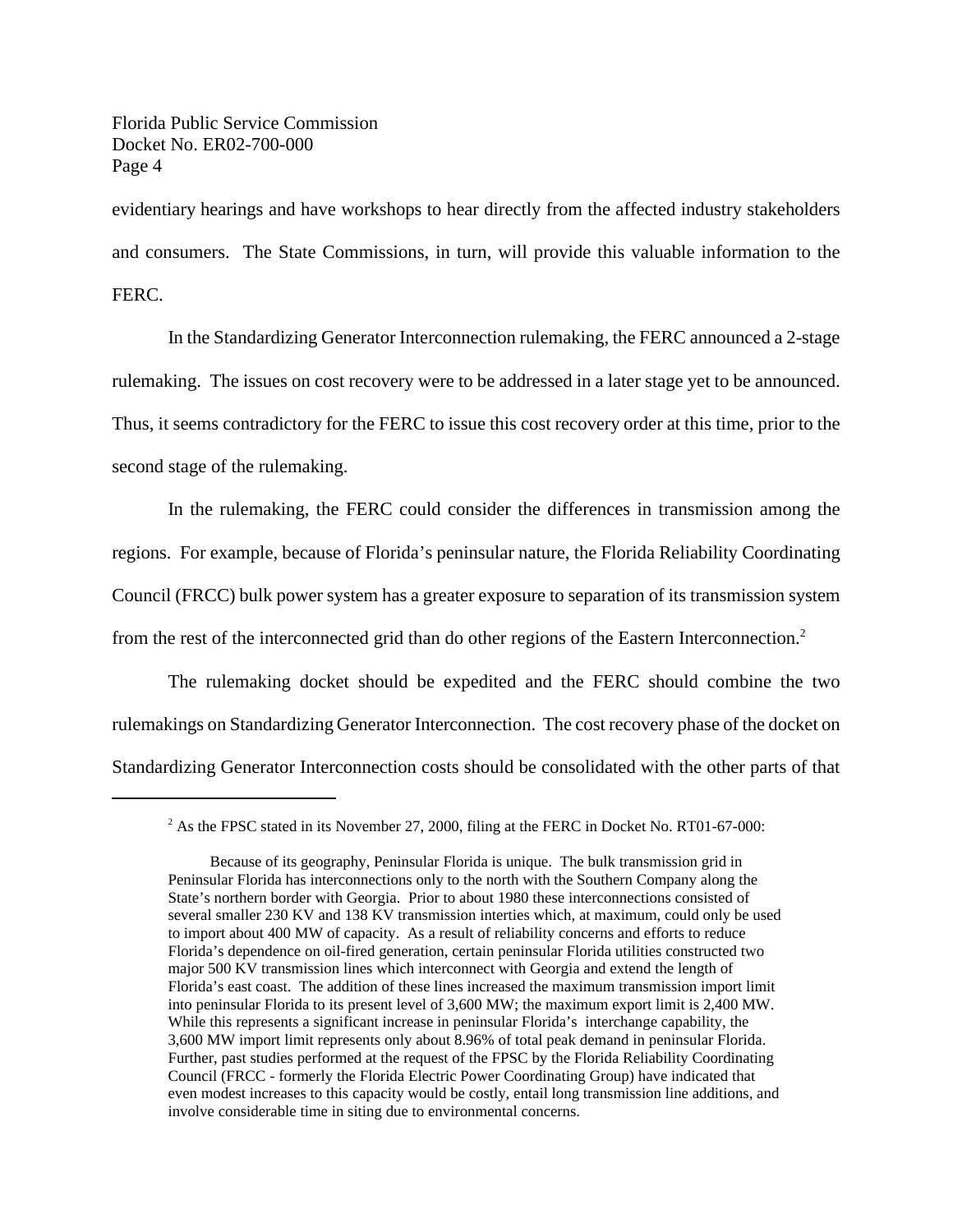docket and expedited. The cost recovery issues are the crux of these interconnection matters. Another issue that needs full exploration through the rulemaking is queuing. Questions would include: What criteria and milestones should be applied to projects which have not committed capacity to retail load? Thus, the FERC should not further delay that phase of the rulemaking.

(3) The Order should expressly recognize that State Commissions have flexibility and authority over retail rates.

The Order deleted the "regulatory out" clause. We note that State Commissions have authority over retail rates. If the FERC makes decisions impacting retail rates, the FPSC will, in turn, exercise its jurisdiction. The FERC must recognize that authority of State Commissions.

#### **Conclusion**

In conclusion, the FERC should complete the Standardizing Generator Interconnection rulemaking prior to implementing the cost recovery provision of this Order. Therefore, the FPSC respectfully requests that the FERC grant this request for rehearing.

Respectfully submitted,

 $/ s /$ 

Cynthia B. Miller, Esquire Office of Federal and Legislative Liaison

 $/ s /$ 

Harold McLean General Counsel

DATED: March 27, 2002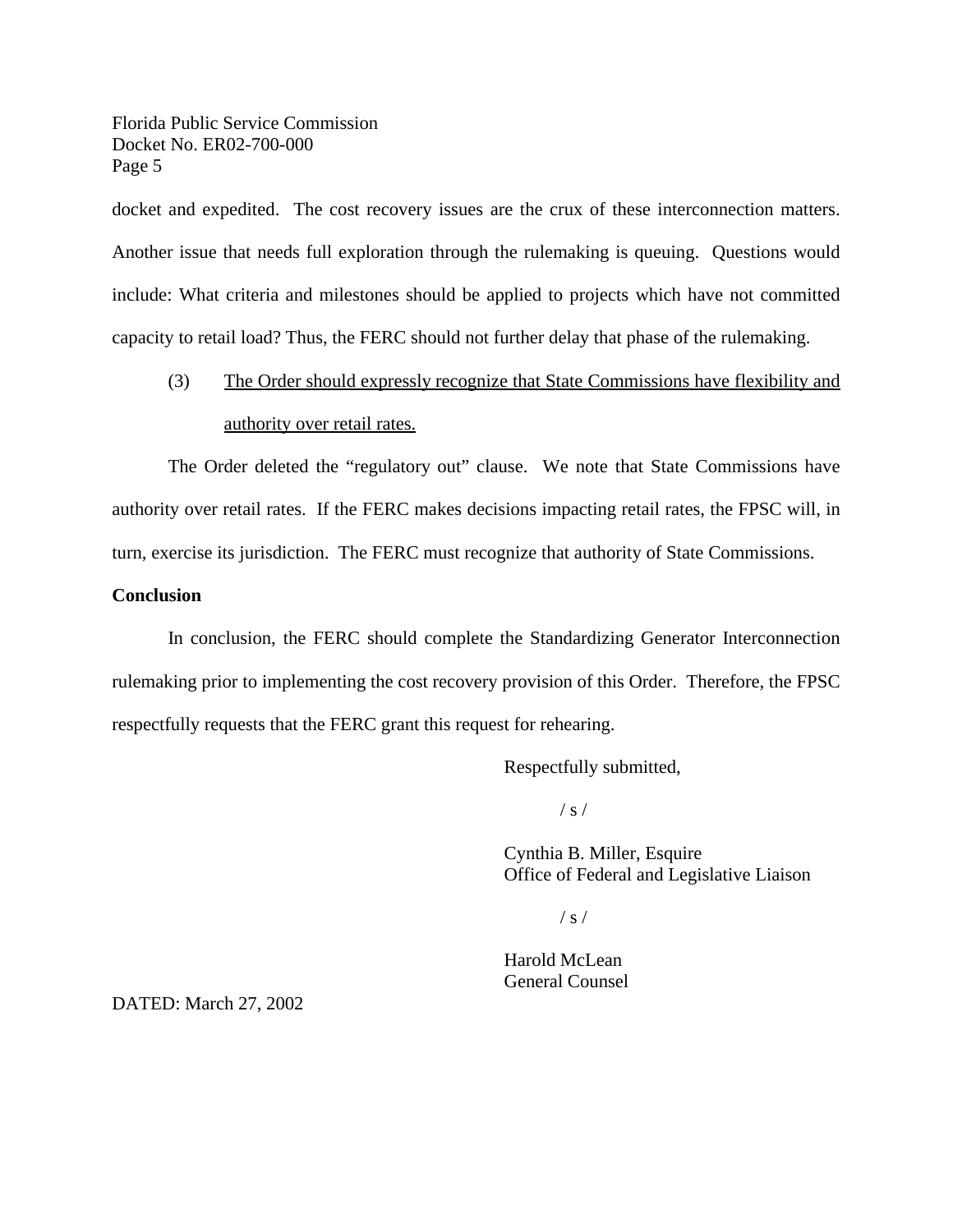#### **UNITED STATES OF AMERICA BEFORE THE FEDERAL ENERGY REGULATORY COMMISSION**

)  $\mathcal{L}$  $\lambda$ 

Florida Power & Light Company

Docket No. ER02-700-000

#### **CERTIFICATE OF SERVICE**

I HEREBY CERTIFY that the foregoing Motion to Intervene Out-of-Time and Request for

Rehearing of the Florida Public Service Commission will be sent today by U.S. Mail to all parties on the attached service list.

 $\overline{a}$ 

 $/ s /$ 

Cynthia B. Miller, Esquire Office of Federal and Legislative Liaison

FLORIDA PUBLIC SERVICE COMMISSION 2540 Shumard Oak Boulevard Tallahassee, Florida 32399-0850

DATED: March 27, 2002